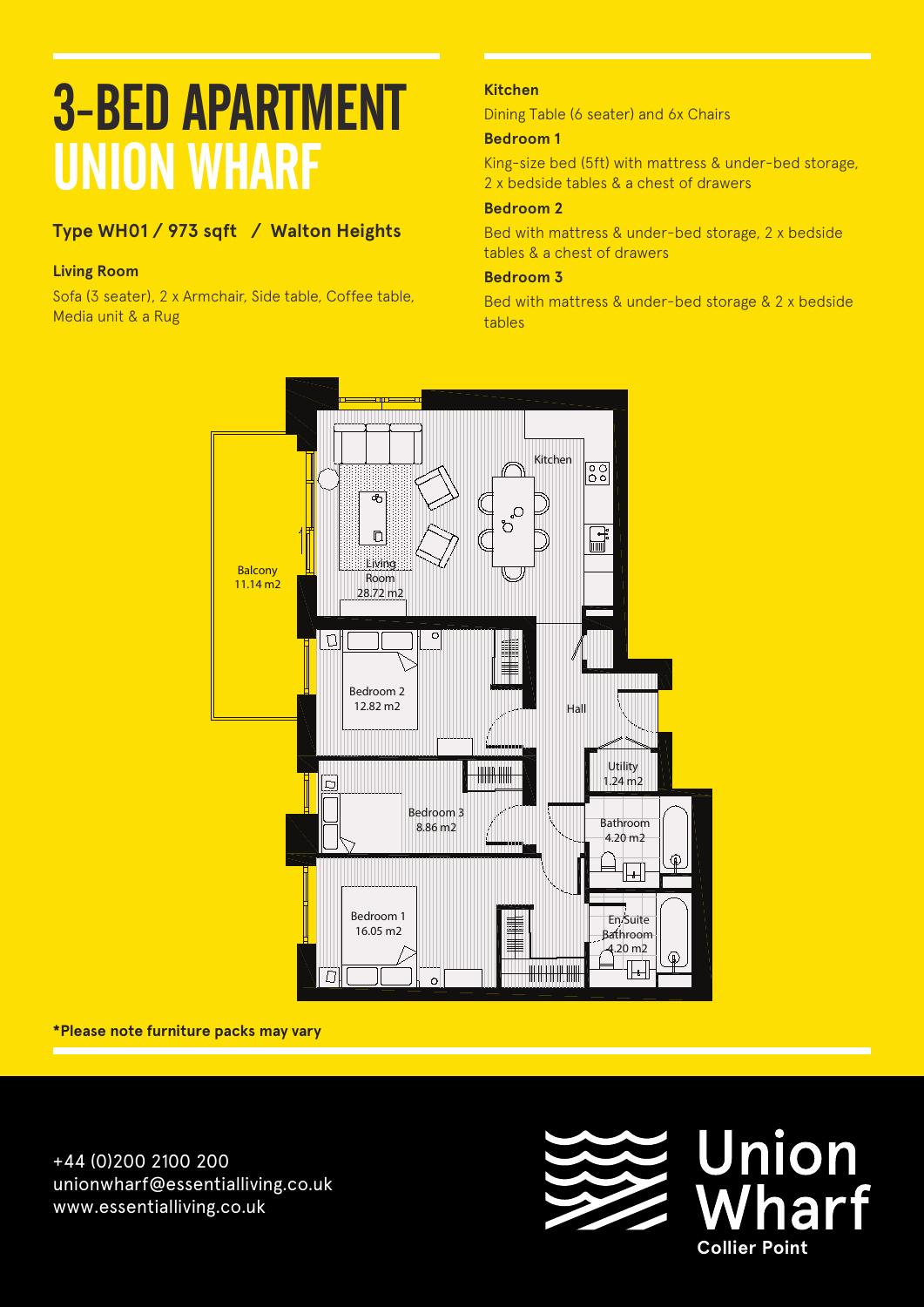# **Type WH04 / 929 sqft / Walton Heights**

## **Living Room**

Sofa (3 seater), 2 x Armchair, Side table, Coffee table,<br>Madia unit 8 a Bug Media unit & a Rug

## **Kitchen**

Dining Table (6 seater) and 4x Chairs

## **Bedroom 1**

King-size bed (5ft) with mattress & under-bed storage, 2 x bedside tables & a chest of drawers

### **Bedroom 2**

Bed with mattress & under-bed storage, 2 x bedside tables

## **Bedroom 3**

Bed with mattress & under-bed storage & 2 x bedside tables



**\*Please note furniture packs may vary**

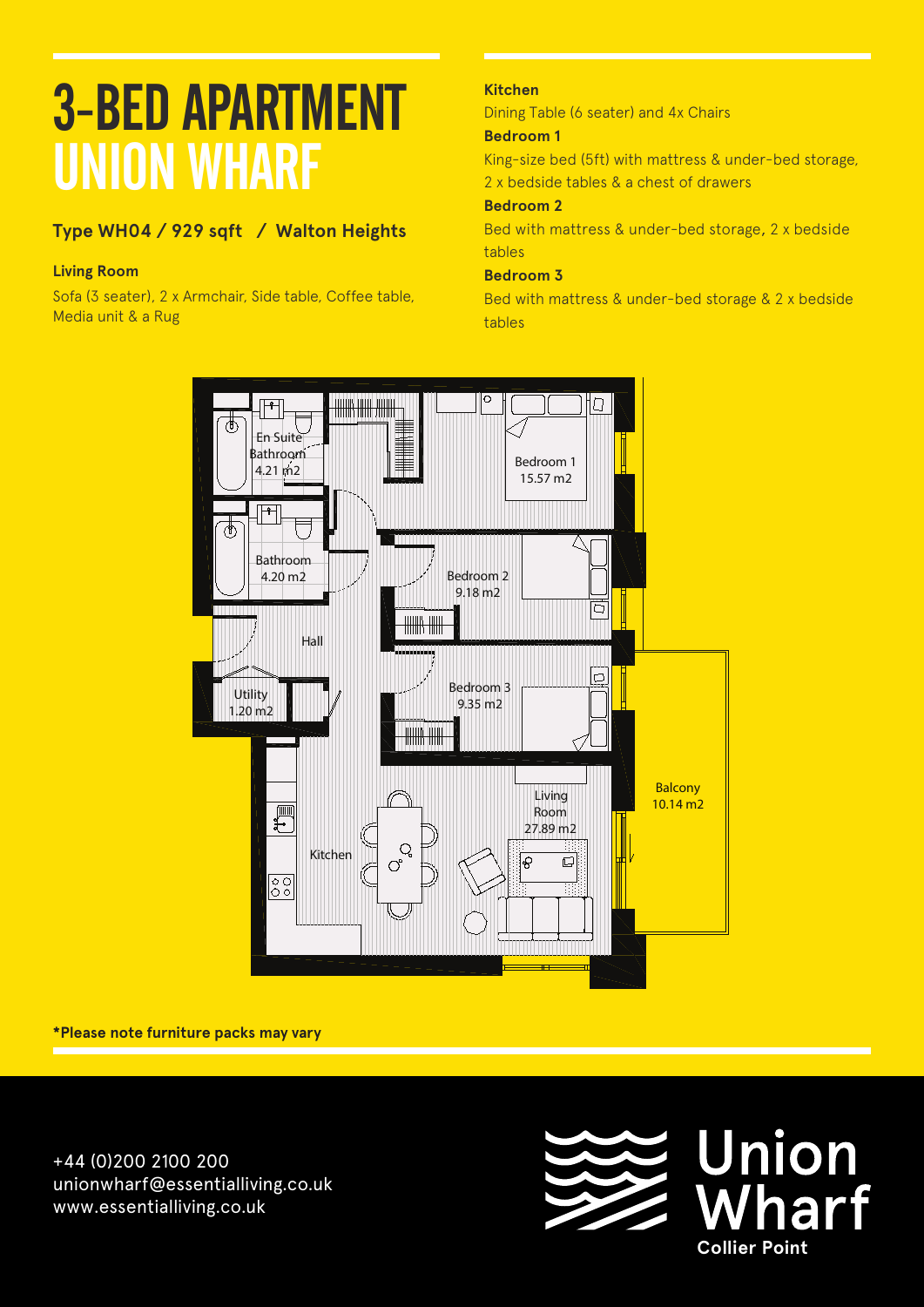# **Type WH05 / 1011 sqft / Walton Heights Apartment B 103**

## **Living Room**

Sofa (3 seater), 2 x Armchair, Side table, Coffee table, Media unit & a Rug **Floors: Level B1**

### **Kitchen**

Dining Table (6 seater) and 6x Chairs

### **Bedroom 1**

King-size bed (5ft) with mattress & under-bed storage, 2 x bedside tables & a chest of drawers

#### **Bedroom 2**

Bed with mattress & under-bed storage, 2 x bedside tables & a chest of drawers

### **Bedroom 3**

Bed with mattress & under-bed storage & 2 x bedside tables



**\*Please note furniture packs may vary**